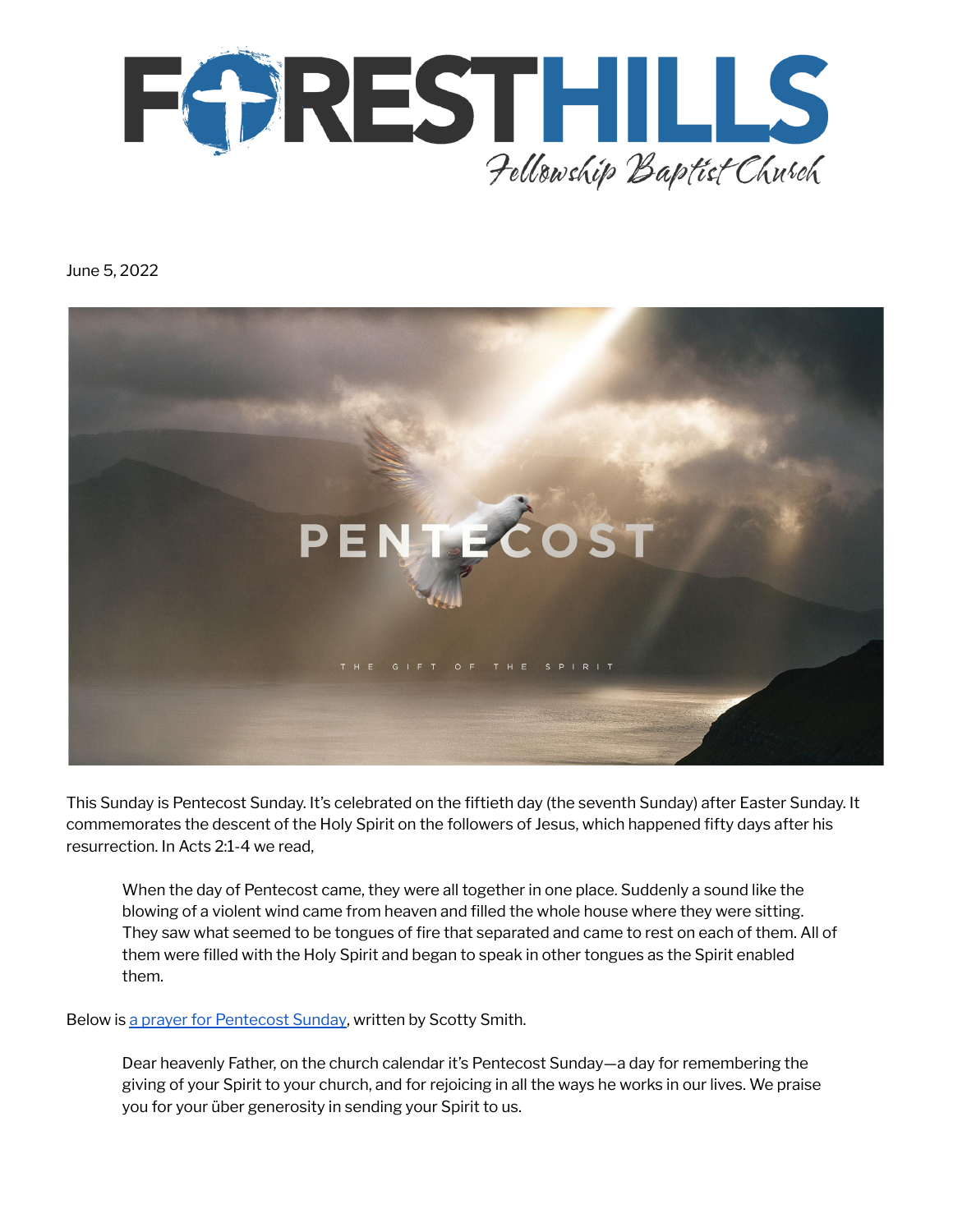For starters, we're utterly dependent on the Spirit's work to even believe the gospel. He raised us from our spiritual death, showed us the bottomless depth of our need, and the measureless gift of Jesus to meet our need. Hallelujah, the gospel is true!

By the Spirit, you sealed us forever as your beloved children. We'll never be unborn-again, disowned, or orphaned from you. He's the firstfruits of our final redemption—the guarantee that one Day we'll be completely like Jesus—sharing life with all our brothers and sisters in the new heaven and new earth. The Spirit's the wedding ring wrapped around our hearts—the sign and security of our betrothal to Jesus, our loving Bridegroom. Nothing will ever separate us from the love of Jesus. Hallelujah!

It's by the Spirit we hear you constantly telling us we are your beloved children—guilt and condemnation free, desired and delighted in greatly. We believe, help our unbelief.

Father, we worship you acceptably only by the Spirit's ministry, and we're comforted to know the Spirit ceaselessly prays inside of us—even when we're too distracted or disheartened to pray. And through the Spirit, you've gifted for service and empowered for mission—every one of us, no exceptions. Thank you, Father, thank you.

On this Pentecost Sunday, we heed afresh your command to be filled with the Spirit. We gladly and expectantly yield. Come, Holy Spirit, come, and fill us to overflowing—to the praise of our God and for the blessing of our neighbors. So very Amen we pray, in Jesus' exalted and loving name.

### **Sunday Worship**

Be filled with the Spirit, addressing one another in psalms and hymns and spiritual songs, singing and making melody to the Lord with your heart, giving thanks always and for everything to God the Father in the name of our *Lord Jesus Christ.*

**Call to Worship** Ephesians 5:18-20

**Songs** How Great Is Our God / Breathe

**Prayer of Praise**

**Affirmation of Faith** Ephesians 4:1b-6

**Prayer of Confession** Silent Confession / Prayer

**Song** O Lord, My Rock and My Redeemer

**Prayer of Intercession** Romans 8:26 / Prayer (Jonathan McLeod)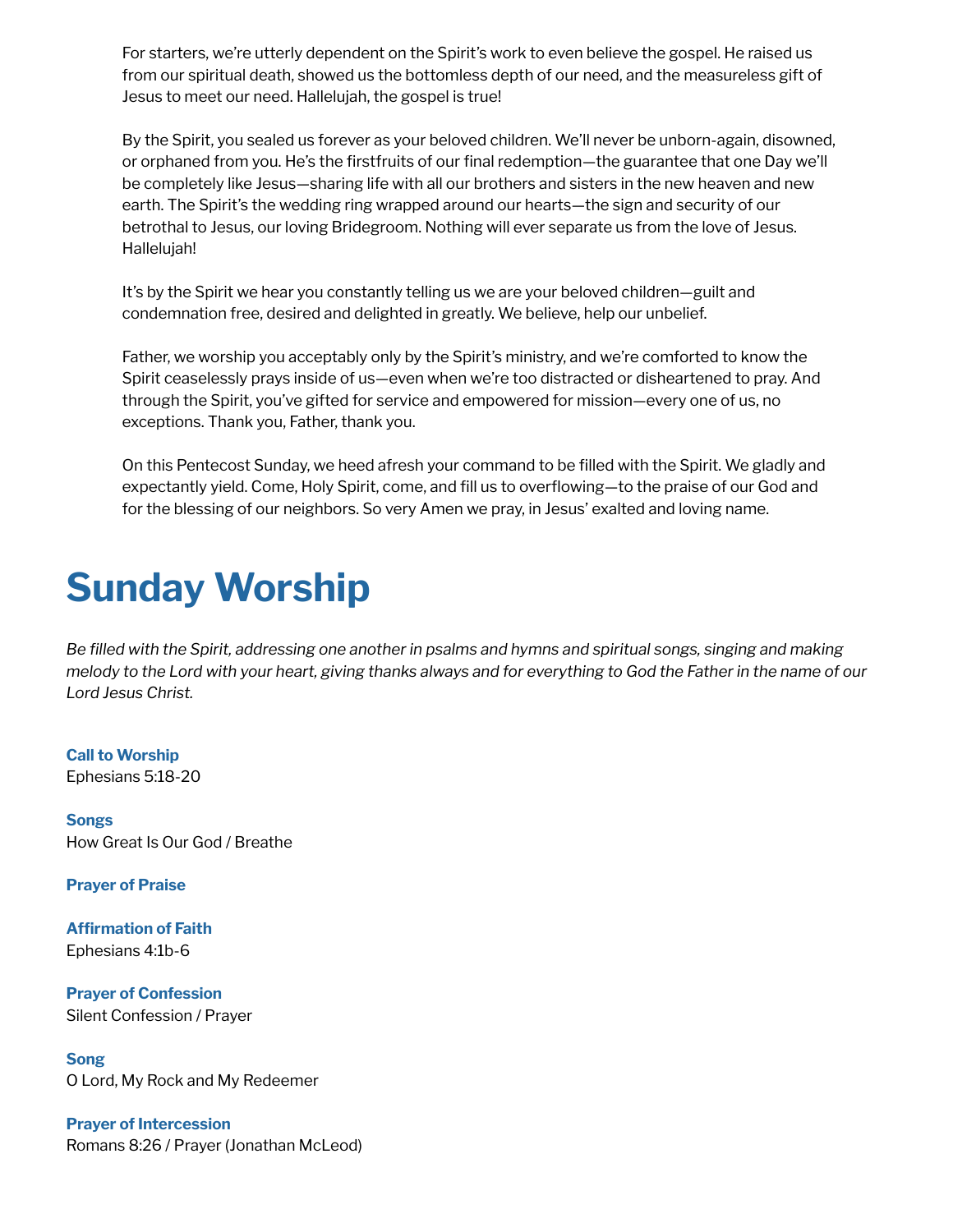**Song** Ancient Words

**Scripture Reading** 2 Corinthians 7:2-10 (Michael Samillano)

**Sermon** Part 16 of 2 Corinthians: Good Grief (2 Cor. 7:2-16)

**Song** We Are One (In the Father's Love)

**Commission**

**Benediction** 2 Corinthians 13:14

### **Announcements**

**July Events:** We have lots happening in the month of June! Add these events to your calendar so you don't forget!

| Fellowship Lunch                                                                      |
|---------------------------------------------------------------------------------------|
| Annual Meeting                                                                        |
| Youth Group All-Nighter                                                               |
| The Lord's Supper / Benevolent Fund Offering / Baby Shower for Elisabeth Fotheringham |
| Father's Day Breakfast                                                                |
| The Lord's Supper / Prayer Gathering                                                  |
|                                                                                       |

**Sunday School Offering:** Our Sunday School offering money will be given to FAIR's Ukraine [Refugee](https://www.fellowship.ca/qry/page.taf?id=39&_dsfd_uid1=818&_nc=f973f28cf0bf7480a428c6cd70effa51) Crisis Appeal. We will continue collecting money until the last week of Sunday School before our summer break.

**Kraft Dinner for MTBC:** We are collecting boxes of Kraft Dinner to donate to Mount Traber Bible Camp. **June 5 will be our last Sunday for collecting KD.** Thanks to everyone who contributed!

**Annual Meeting:** Our Annual Meeting will be held on **Monday, June 6 at 7:00 p.m.** The purpose of this meeting is to hear reports from church boards, committees, etc. and also vote on people nominated for various church positions. All church members are encouraged to attend this meeting.

**Benevolent Fund Offering:** On **Sunday, June 12**, our Benevolent Fund offering will be given to Robert & Kathy Fralick to help them out while Robert recovers from his thyroid cancer operation.

**Baby Shower:** There will be a baby shower for Elisabeth Flattinger on **July 12 following our Worship Service**. If you plan to attend, please add your name to the sign-up sheet that will be located on the back table in the sanctuary.

**Father's Day Breakfast:** There will be a breakfast for the men of the church on Sunday, **June 19 at 9:30 a.m.** The ladies and children of the Sunday School will be hosting the breakfast. If you would like to attend the breakfast, please sign the sheet on the aforementioned table.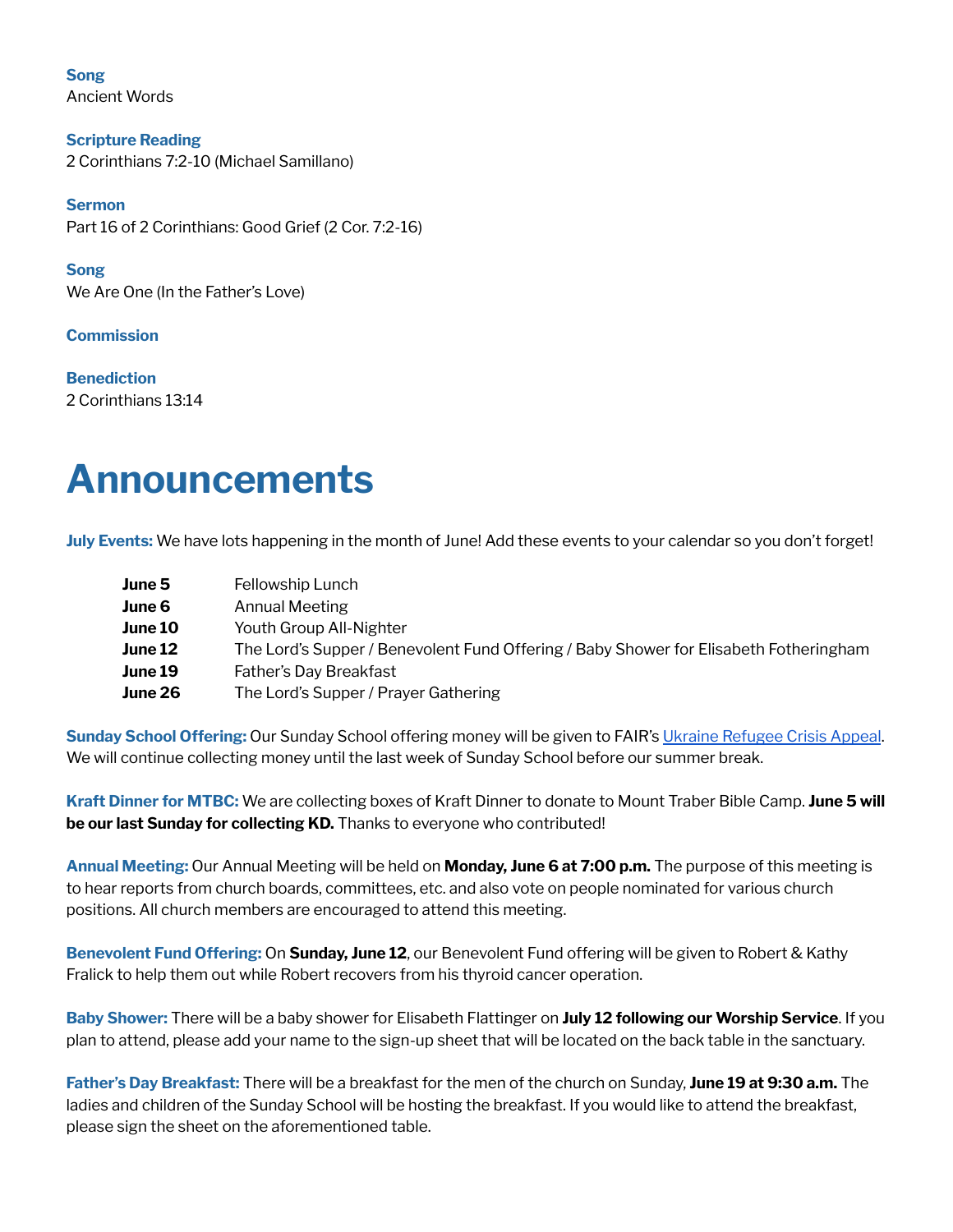**Happy Birthday:** Kinza Allen (June 5).

**Last Week's Giving:** Offering for May 29 was \$4,835,00 (\$975.00 by e-Transfer, \$3,860.00 by regular giving). The Sunday School offering was \$12.05.

**Giving in May:** Our average giving per week during the month of May was \$2,761.67. According to our 2022 budget, we need \$1,788.00 per week.

**Newsletter Sign-Up:** If you would like to receive our church newsletter each week by email, you can sign up for that on the **[Newsletter](http://www.fhfbc.org/newsletter.cfm) page** of our website.

#### **Ministry Schedule:**

| <b>Ministry</b> | <b>This Sunday</b>                  | June 12                                     |
|-----------------|-------------------------------------|---------------------------------------------|
| Sunday School   | Lisa Baker                          | Ken Couch<br>Elfie Couch                    |
| Nursery         | Bev Jewell<br>Roxanne Remo          | Sheryl Contridas<br>Hannah Couch            |
| Junior Church   | Stephanie Couch                     | Marsha McLeod                               |
| <b>Tellers</b>  | Bev Jewell<br><b>Patrick Morand</b> | <b>Betty Roach</b><br><b>Patrick Morand</b> |

#### **This week:**

| <b>Day</b> | <b>Time</b>                                         | <b>Event</b>                                                                                                |
|------------|-----------------------------------------------------|-------------------------------------------------------------------------------------------------------------|
| Sunday     | 10:00 a.m.<br>11:00 a.m.<br>12:15 p.m.<br>1:00 p.m. | <b>Sunday School</b><br><b>Worship Service</b><br>Fellowship Lunch<br><b>Sunday School Teachers Meeting</b> |
| Monday     | $10:00$ a.m.<br>7:00 p.m.                           | Women's Prayer Group<br><b>Annual Meeting</b>                                                               |
| Tuesday    | 7:00 p.m.                                           | Women's Bible Study                                                                                         |
| Thursday   | 6:30 p.m.<br>7:30 p.m.                              | Live Devotional on Facebook with Pastor Jonathan<br><b>Worship Practice</b>                                 |
| Friday     | 7:00 p.m.                                           | Youth Group All-Nighter                                                                                     |
| Sunday     | 10:00 a.m.<br>11:00 a.m.<br>12:15 p.m.              | <b>Sunday School</b><br><b>Worship Service</b><br>Baby Shower for Elisabeth Fotheringham                    |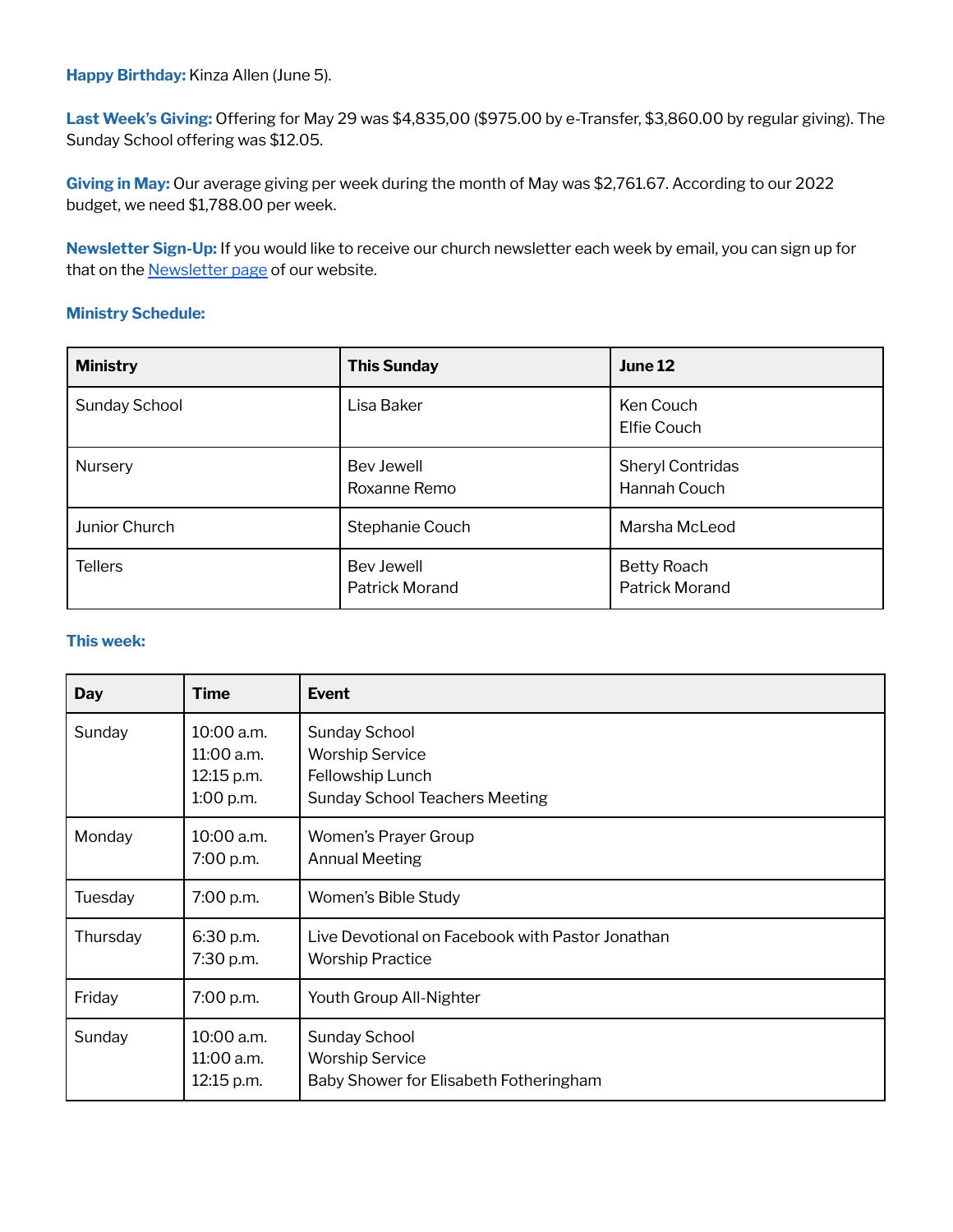## **Our Missionaries**

### **Missionaries We Financially Support:**

- Ben & Krista Taylor (Poland)
- Grant & Liz Fawcett [\(Arrowhead](https://arrowheadnbc.com/) Native Bible Center in Cumberland Bay, NB)
- Kevin & Micaela Miller (Pakistan)
- Doug & Glenda Campbell (Fellowship Atlantic)
- Andrew & Kayla Ardern (Fellowship Atlantic Church Plant in Spryfield, NS)

Please pray for our missionaries!

# **Church Membership**

If you have been regularly attending FHFBC, we'd like you to become a member of our church. Membership demonstrates one's commitment to a local church and enables greater participation in the life of that church.

| <b>The Requirements</b> | . Faith in Jesus Christ as your Lord and Saviour.<br>· Agreement with our church's statement of faith and covenant.<br>· Believer's baptism by immersion.                                                                                                                                                                        |
|-------------------------|----------------------------------------------------------------------------------------------------------------------------------------------------------------------------------------------------------------------------------------------------------------------------------------------------------------------------------|
| <b>The Process</b>      | · Tell one of our elders you're interested in membership.<br>. Fill out a Membership Application Form.<br>· Read a short book about church membership: <i>[Am a Church Member</i> by Thom Rainer.<br>. Meet with the elders to talk about your conversion, baptism, understanding of the<br>gospel, and expectations of members. |

# **Church Info**

FHBC is a member of the Fellowship of [Evangelical](https://www.fellowship.ca/) Baptist Churches in Canada, and we also belong to the Fellowship's [Atlantic](https://www.fellowshipatlantic.com/) Region. Our mission is to help people become fully devoted followers of Jesus Christ.

| <b>Elders</b>  | · Jonathan McLeod: 902-412-5746   pastorjonathan@fhfbc.org<br>· John Couch: 902-496-2237   jwcouch@gmail.com<br>· Moe Hedden: 902-220-7078   moehedden@gmail.com |
|----------------|------------------------------------------------------------------------------------------------------------------------------------------------------------------|
| <b>Deacons</b> | · Jacob Tramley: 506-588-9779   jacob.tramley@gmail.com<br>· Ken Couch: 902-700-3537   kwcouch9@gmail.com<br>· Ed Baker: 902-717-1840   ed_baker1@outlook.com    |
| <b>Address</b> | 915 Cole Harbour Road<br>Dartmouth, NS B2V 1E5                                                                                                                   |